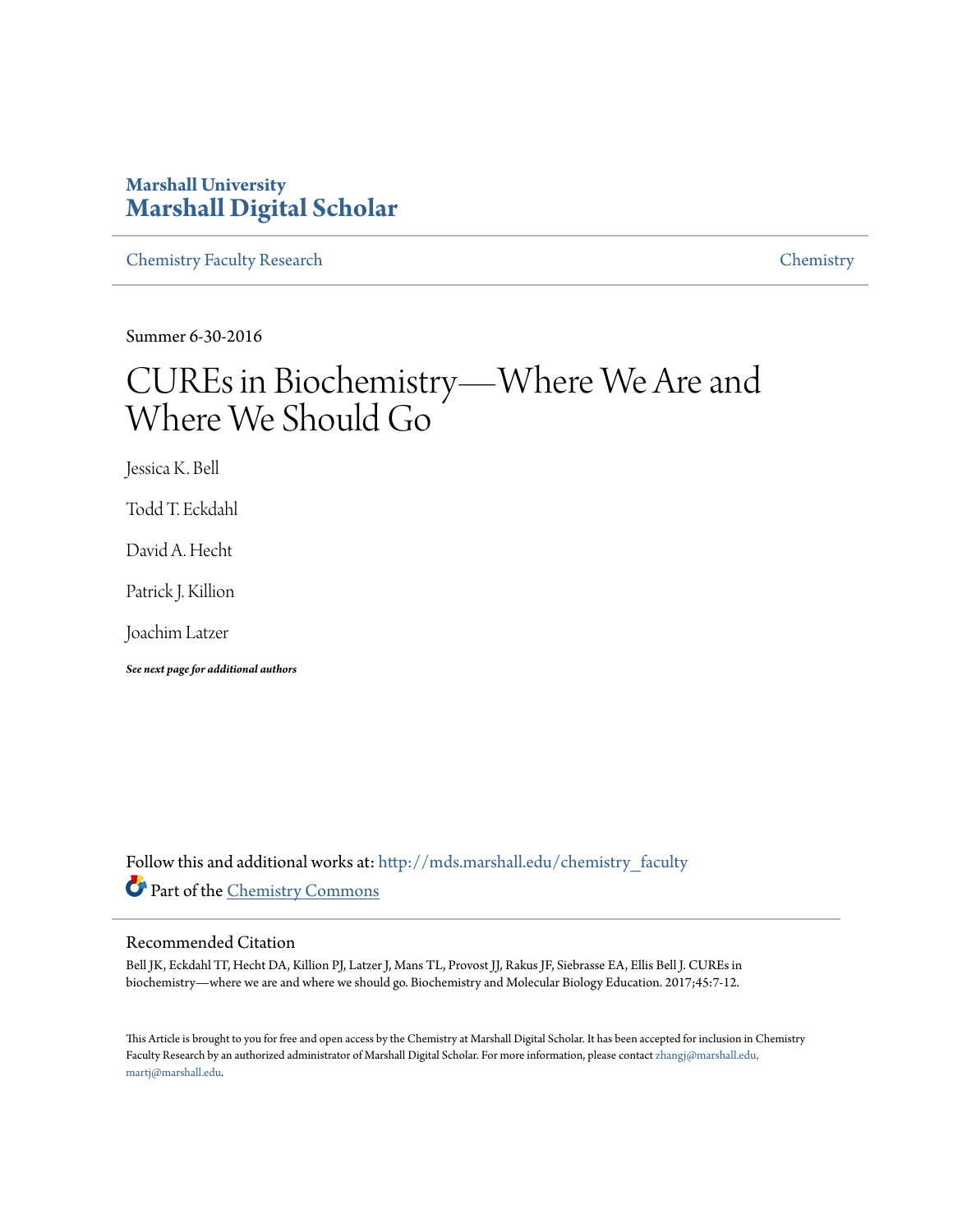#### **Authors**

Jessica K. Bell, Todd T. Eckdahl, David A. Hecht, Patrick J. Killion, Joachim Latzer, Tamara L. Mans, Joseph J. Provost, John F. Rakus, Erica A. Siebrasse, and J. Ellis Bell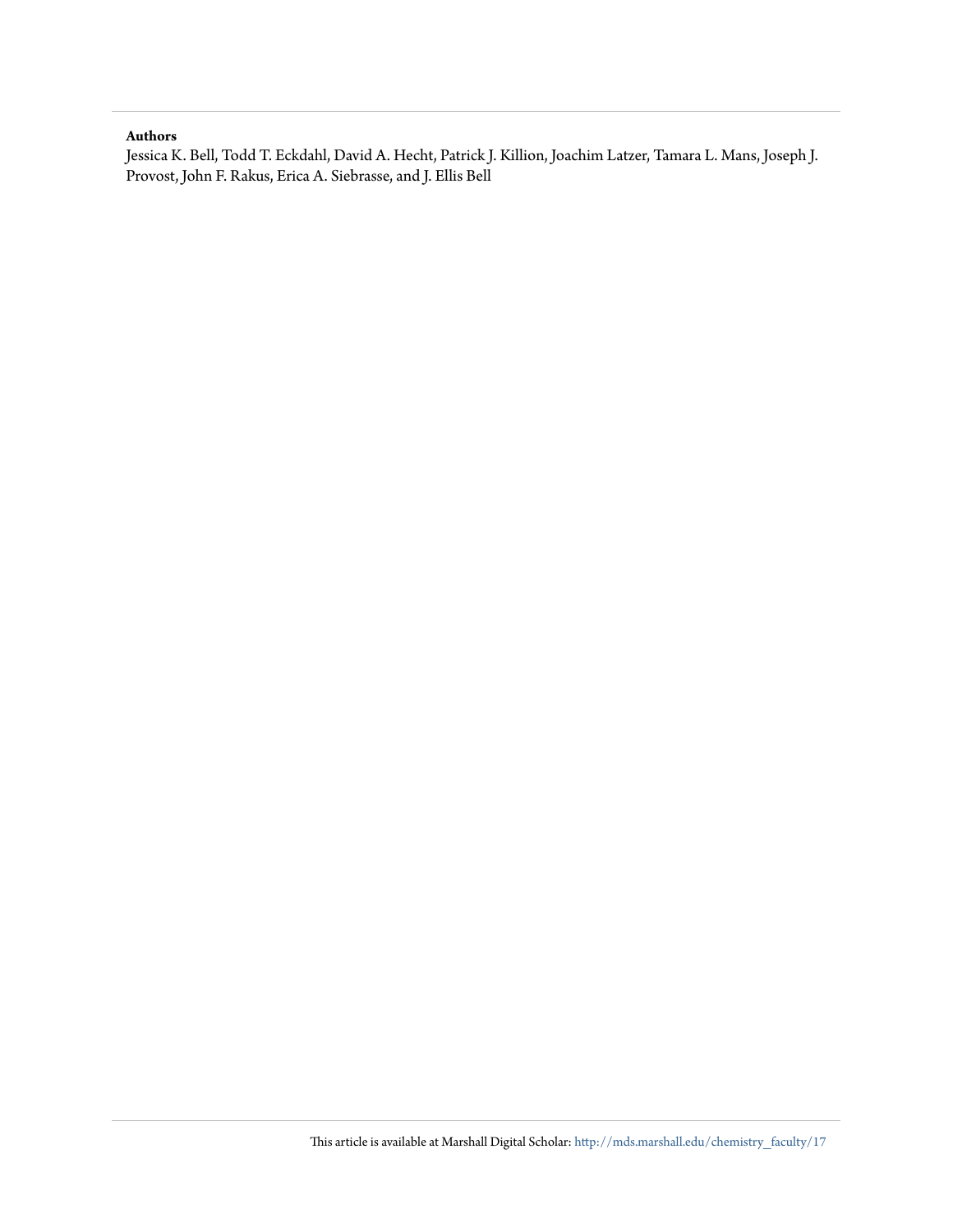## **Editorial**

# CUREs in Biochemistry—Where We Are and Where We Should Go

Jessica K. Bell† Todd T. Eckdahl‡ David A. Hecht§ Patrick J. Killion¶ Joachim Latzer† Tamara L. Mans|| Joseph J. Provost†\* John F. Rakus‡‡ Erica A. Siebrasse¶¶ J. Ellis Bell†,§§

From the †Department of Chemistry & Biochemistry, University of San Diego, San Diego, California, ‡Department of Biology, Missouri Western State University, St. Joseph, Missouri, §School of Mathematics, Science and Engineering, Southwestern College, Chula Vista, California, ¶University of Maryland-College Park, College Park, Maryland, ||Biology Department, North Hennepin Community College, Brooklyn Park, Minnesota, ††Department of Chemistry, Marshall University, Huntington, West Virginia, ¶¶American Society for Biochemistry and Molecular Biology, Rockville, Maryland, §§Department of Chemistry, University of Richmond, Richmond, Virginia

### Abstract

Integration of research experience into classroom is an important and vital experience for all undergraduates. These course-based undergraduate research experiences (CUREs) have grown from independent instructor lead projects to large consortium driven experiences. The impact and importance of CUREs on students at all levels in biochemistry was the focus of a National Science Foundation

funded think tank. The state of biochemistry CUREs and suggestions for moving biochemistry forward as well as a practical guide (supplementary material) are reported here.  $©$  2016 The Authors Biochemistry and Molecular Biology Education published by Wiley Periodicals, Inc. on behalf of International Union of Biochemistry and Molecular Biology, 45(1):7–12, 2017.

Keywords: course-based undergraduate research; pedagogy; **CURE** 

### **Overwiew**

Vision and Change calls upon science educators to train the next generation of scientists to be literate in overarching core concepts and understand the process and the interdisciplinary nature of science [1]. It is a call to action to integrate student-centered learning to create student communicators and collaborators, while growing students' quantitative competencies and basic abilities to interpret their world through the lens of data. One of the key components of the report is for all biology learners to engage in research. The 2012 President's Council of Advisors on Science and Technology (PCAST) recommended both the adoption of validated teaching techniques and the creation of research experiences for first and second year STEM students [2].

Through an NSF Research Coordination Network— Undergraduate Biology Education grant, "Promoting concept driven teaching strategies in biochemistry and molecular biology through concept assessments," biochemistry and molecular biology educators came together to discuss and define their field's "Vision and Change." Over the past 6 years faculty from 475 institutions defined and refined foundational concepts and theories [3], the necessary

Volume 45, Number 1, January/February 2017, Pages 7–12

This is an open access article under the terms of the Creative Commons Attribution-NonCommercial-NoDerivs License, which permits use and distribution in any medium, provided the original work is properly cited, the use is non-commercial and no modifications or adaptations are made.

<sup>\*</sup>To whom correspondence should be addressed.

E-mail: josephprovost@sandiego.edu

Received 6 May 2016; Revised 24 May 2016; Accepted 24 May 2016 DOI 10.1002/bmb.20989

Published online 30 June 2016 in Wiley Online Library

<sup>(</sup>wileyonlinelibrary.com)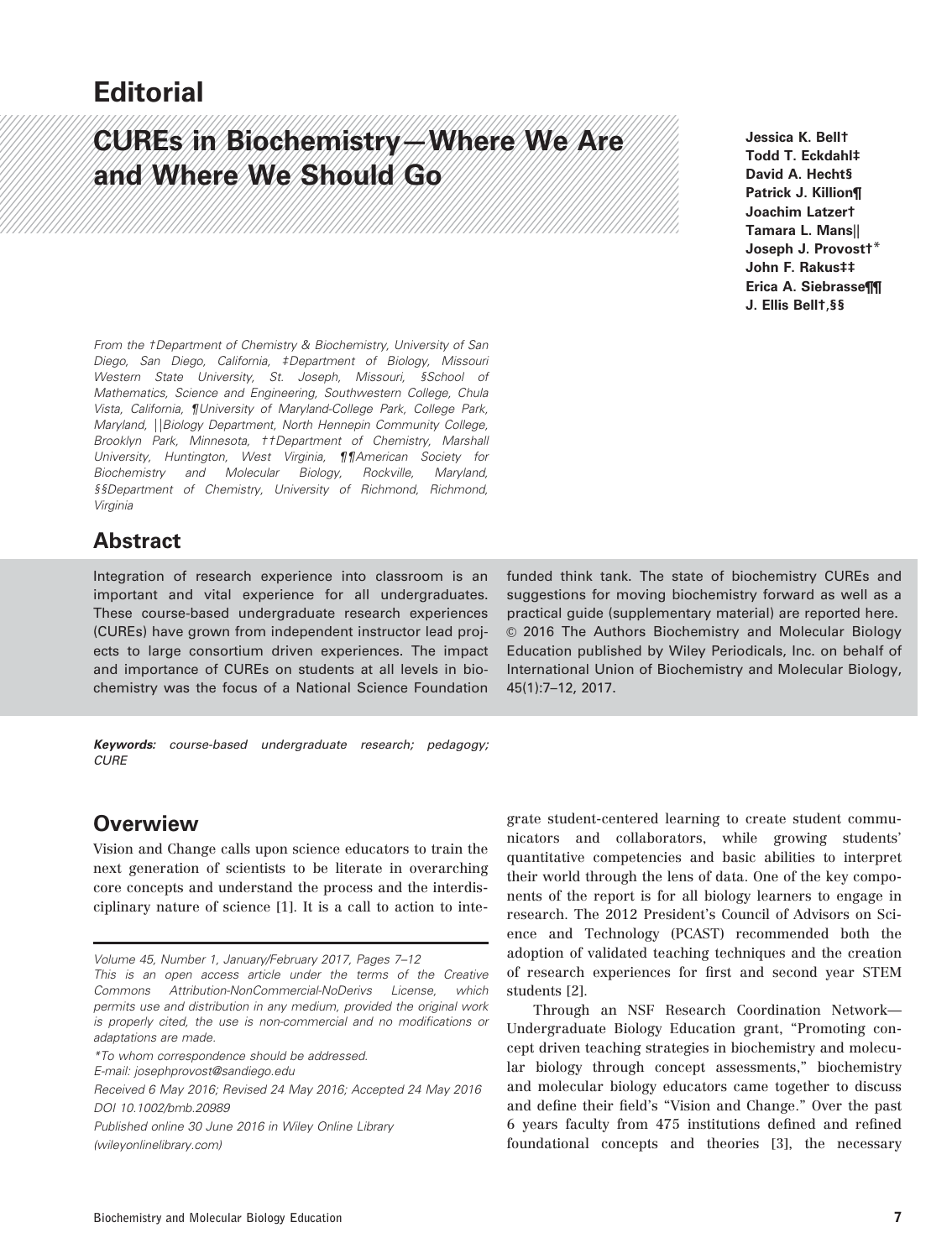

technical skill set [4], and essential concepts and theories from allied STEM fields [5] at workshops across the country. Obstacles to adopting and implementing the envisioned curricular changes based upon individuals' institutions and resources became apparent through these workshops. To address this emerging need and develop strategies to overcome these perceived obstacles, grant leaders brought together small groups of experts and community stakeholders to discuss targeted topics through think tank meetings. This editorial describes the meeting held on course-based undergraduate research experiences, or CUREs, and offers a guide on CURE implementation as a community resource.

### Why CUREs

Part of reenvisioning biochemistry and molecular biology curricula in the footsteps of Vision and Change and the PCAST report includes incorporating high-impact practices (such as research experiences [6]) as an integral component of students' STEM education. Using a variety of assessment approaches including student self-reported gains, pedagogical research suggests that research experiences influence students' persistence in science and have positive outcomes in conceptual understanding and skills development [7–16]. However, implementing an authentic research experience for all students was identified as an obstacle to curricula reform. A spectrum of models to provide research apprentice-like opportunities was outlined by Wei and Woodin (2011) for biological life sciences, each with their individual strengths [17]. While there are many ways to provide a more research-based laboratory education, a traditional apprentice model provides a strong approach to support student scientists-in-training and remains the paradigm [18, 19].

Unfortunately, the sheer number of biochemistry and molecular biology students relative to the number of faculty mentors at large and small institutions precludes an apprenticeship model approach from meeting all student demands. Logically, focus has turned to embedding research into the curriculum, where more students could be engaged simultaneously. Course-based undergraduate research experiences (CUREs), like the HHMI-funded SEA-PHAGES [20] program and the Genomic Education Partnership (GEP) [21], have proved to be successful platforms to deliver cooperative, inclusive, and sustainable molecular biology research experiences.

Integration of active scientific learning in the classroom are highly developed and the effect well evaluated; however, there are no current study of the impact of these pedagogical approaches vs. CURES. Unlike traditional teaching laboratories CUREs provide this research experience to a wide audience. There are a number of ways students are able to gain research-like experiences ranging from guided inquiry to research. CUREs are distinct experiences from these classroom models (Fig. 1). In inquiry research,

### **Inquiry vs. Research Based Learning**

| <b>Inquiry</b>                                                                                                                        |                                |  |                                                                             | <b>Research</b> |
|---------------------------------------------------------------------------------------------------------------------------------------|--------------------------------|--|-----------------------------------------------------------------------------|-----------------|
| Known, Predictable<br><b>Experimental Outcome:</b><br>Guided by faculty for<br>students to understand<br>theory or scientific concept |                                |  | Unknown, Experimental<br><b>Outcome:</b> Minimization<br>of instructor role |                 |
|                                                                                                                                       | The<br>spectrum<br>approaches. |  | of non-traditional                                                          | teaching        |

instructors guide students to a known answer. In contrast, a CURE does not have a defined outcome or answer. Instead, students may ask scientifically relevant and unpublished questions and develop experiments to test these hypotheses or be guided to tackle questions posed by the instructor as may take place in graduate research laboratories. For institutions and faculty, the question is then how can we develop, implement, sustain, and propagate CUREs?

### Best Practices and Supporting Evidence for CUREs

Research experiences improve persistence as measured by graduation and retention rates in STEM majors. When compared to traditional and inquiry-based approaches, does a CURE meet or exceed their effectiveness and why? The answers to this question are not all known, but a framework has been built on which we can now test components of CUREs to determine their contribution to positive student outcomes. At the project level, all pedagogical approaches can be separated into three design principles: discovery (generation of unknown questions to create new knowledge), iteration (building upon known findings to advance a scientific question), and student ownership (separating traditional and guided inquiry approaches from research models, both apprentice and CUREs). Each of these aspects are integrated into the elements of a CURE as described as we define the distinct features of CUREs. These project-level design principles must contribute to scientific identity, science self-efficacy, and values alignment at the student level to attain the positive student outcomes noted.

### The Think Tank

The think tank group, comprised of experts in CUREs and their implementation and stakeholders from community colleges, primarily undergraduate universities, and R1 institutions, assembled in November 2015 to:

1. Summarize the current state and potential for use of CUREs in higher education.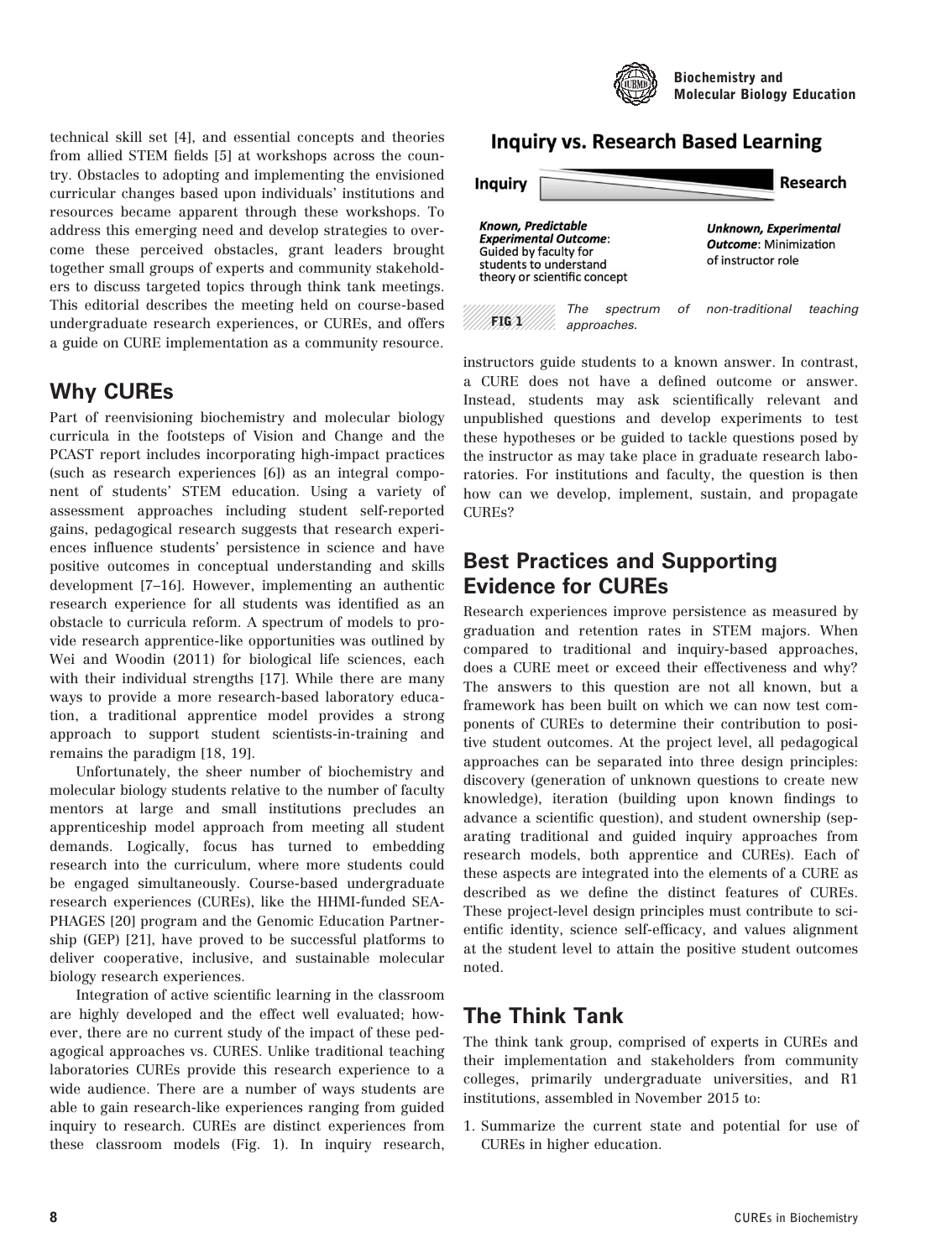- 2. Identify faculty and institutional barriers to CURE adoption.
- 3. Provide best practices and supporting evidence for CUREs.
- 4. Discuss institutionalizing CUREs at community colleges and four-year institutions.
- 5. Create a booklet to guide those interested in creating sustainable and collaborative CUREs for biochemistry and molecular biology (see additional resources on the BAMBED webpage).

In this editorial, we summarize the meeting discussion and offer a guide on CURE implementation as a community resource.

### Select CURE Examples

#### Institutional CUREs

University of Maryland-College Park's First Year Innovation & Research Experience (FIRE) program, based on the University of Texas's Freshman Research Initiative (FRI), engages first-year students in research through three core features: broad mentorship (personal, academic, research, and professional), faculty-led research, and general education degree credit. The three-semester program includes coursework to train students in research analysis methods, collaborative proposal development, and scholarly communication. In the second and third semesters, students conduct research within a faculty-led research team. Implementing a first-year CURE allowed UMD to engage a diverse population of students with the goals of increasing scientific literacy, capacity and self-efficacy.

#### Integrating Synthetic Biology into CUREs

Synthetic biology uses engineering principles and mathematical modeling applied for the design and construction of biological parts, devices, and systems for end uses in energy, medicine, and technology. Using a collections of characterized DNA parts such as promoters, ribosome binding sites, coding sequences, and terminators, synthetic biologists use standardized assembly methods such as Bio-Brick assembly and Golden Gate Assembly to build genetic circuits in prokaryotic and eukaryotic cells. This approach is accessible to students at all education levels. The pClone system provides an entry point for synthetic biology promoter research [22] and allows students to have a research experience in the context of a laboratory course. It is also an inexpensive and easy prep, requires minimal training for faculty, can be implemented at diverse institutions, and scales easily with a mechanism to disseminate research findings (i.e. GCAT Registry of Functional Promoters). Moreover, to increase the accessibility, developers have made pClone available through Carolina Biological Supply Company. The pClone system serves as an example of the minimization of barriers to CUREs implementation.

### Definition of, and Assessment Strategies for, CUREs

Research experiences have a major effect on persistence in science and positive outcomes in conceptual understanding and skills development. There are several critical aspects of a CURE (i.e. ownership, iteration, discovery, etc.) that are hypothesized to contribute to these outcomes [23, 24]. These studies highlight the several studies of CUREs as well as highlighting assessment that still needs to be conducted. Influenced by this work, the following five elements have been proposed as defining features of CUREs, which may also make them distinct from traditional lab courses:

- 1. Use of scientific practices (asking questions, building hypothesis, designing studies and communicating);
- 2. Discovery of unknown questions, differing from inquiry where the instructor knows the answer, but not the student;
- 3. Broadly relevant work that is important to a community and could potentially become a research publication or other scholarly contributions including annotated database entries;
- 4. Collaboration. Science is not conducted in a vacuum and requires collaborations. CURE students should work collaboratively to reflect the best practices of scientific research;
- 5. Iterative processes to build upon or confirm earlier work and advance questions.

While the impact of some CURE components has been examined [25, 26], several interesting aspects of CUREs remain to be carefully analyzed [23].

#### CUREs at Community Colleges

Since half of all college students enroll at a community college, it is critical to include these institutions in efforts to broaden student access to research experiences. Like CUREs at four-year institutions, CUREs at community colleges can be built around faculty research interests as well as collaborations with other institutions or local industries to provide this experience for a very diverse student population. CUREs that involve collaborations with transfer institutions have the added benefit of providing valuable bridge experiences for students. CUREs in certificate and technical programs provide students with relevant and marketable skills as well as potential employment opportunities with local businesses and industries. Community colleges have developed a network of active participants in research, primarily in biology, through the Community College Undergraduate Research initiative (CCURI.org). CCURI provides opportunities and funding for professional development and collaboration among faculty. Community colleges are also increasingly involved in one-on-one structured partnerships with Bachelor degree-granting institutions, which may provide natural venues for CURE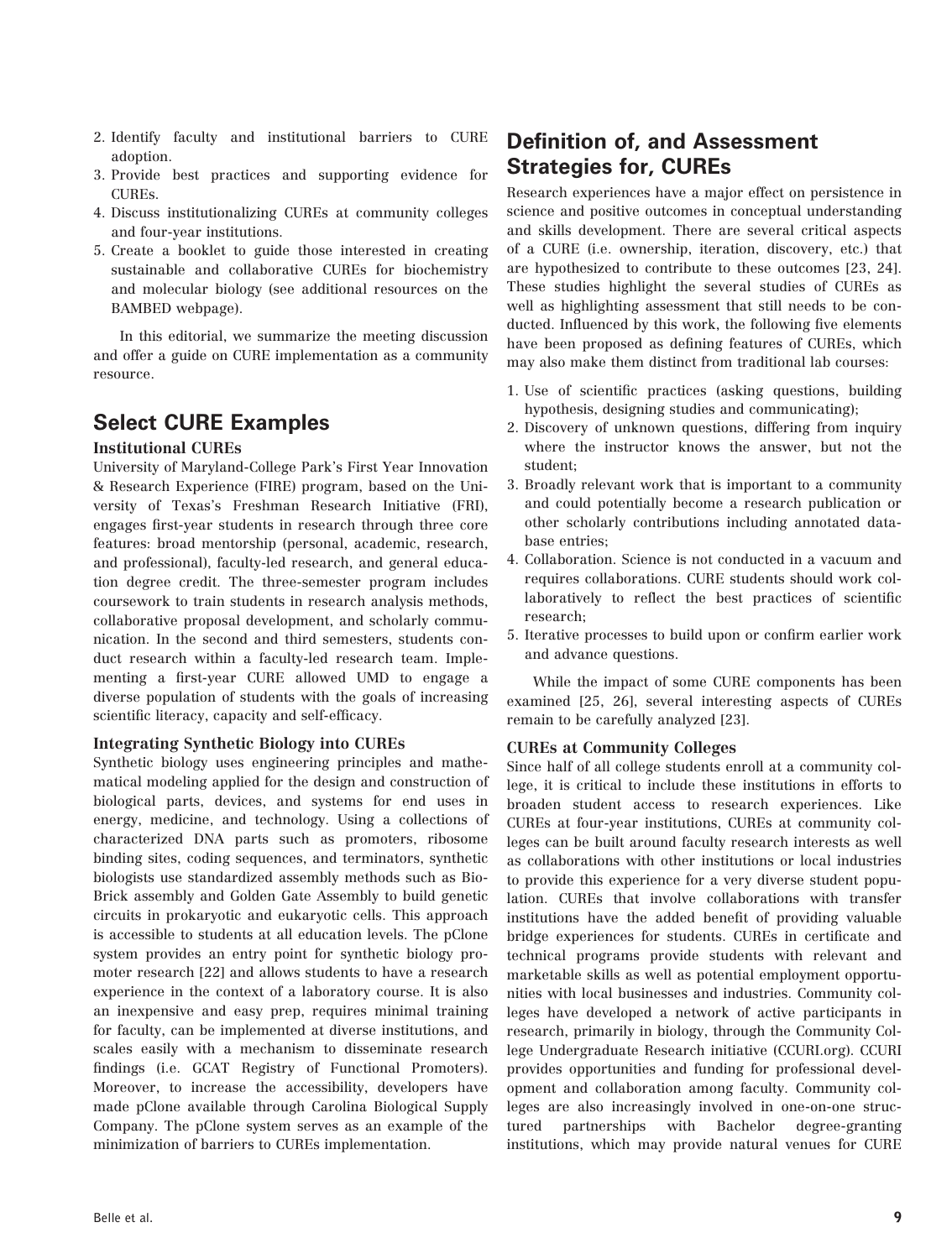

Biochemistry and Molecular Biology Education

collaborations. An example is the Howard Hughes Medical Institute funded project that included partnering a fouryear liberal arts university, Hamline University with two community colleges, Century Community College and North Hennepin Community College to develop the "Engaging Science Students through Investigative Research."

### What is Missing? Sciences in the **Humanities**

While early research experiences increase the retention and motivation of STEM students, these practices are not regularly extended to non-science major students. Vision and Change emphasized the need for all students to understand the scientific process, including future politicians, business leaders and community leaders. If the impacts of CUREs are critical for a positive outcome of STEM students, why would this not also be a critical and influential experience for all students? Nonscience majors often have negative attitudes towards science [27], while CUREs have been suggested to have a positive impact on understanding of the process and nature of science [28]. The use of CUREs in science courses for nonscience majors and liberal arts courses could have significant impact on all students understanding of, and attitudes toward, science.

### Faculty and Institutional Barriers to CUREs Adoption

Change often meets resistance. We defined four major classes of barriers to faculty implementing CUREs: student, institutional, fiscal, and temporal.

#### Student

Anxiety pertaining to poor student evaluations, student resistance to a new pedagogy, and heterogeneity of student preparation and faculty perception of student reactions were identified. Clear and repeated communication to students on the potential benefits they can receive from the CUREs approach and ensuring transparency in implementation were identified as means to address this barrier.

#### Institutional

Barriers included institutional culture and tradition and maintaining accreditation or transfer-articulation agreements. Faculty-erected barriers arose from maintaining consensus for shared instruction, meeting the needs of subsequent courses, and assessing impact to show efficacy, especially at the community college level. Additionally, faculty concerns over institutional "buy-in" were discussed. To address these institutional/faculty barriers, use of innovative pedagogy like CUREs should be linked to promotion and tenure consideration. We also discussed the possibility that CURE education could represent a stark advantage to traditional university settings in the face of online and

remote college educational options. Furthermore, the development of assessment tools to support incentivization of CURE implementation by deans/department chairs and the creation of mentoring networks and institutional partnerships to raise the profile of adoption and acceptance of new pedagogy would be beneficial in overcoming these barriers.

#### Fiscal

Lack of transparency in funding for teaching stymies change. Faculty must plan for adequate research supplies, identify space/facilities to accommodate research-based experiments and schedules, and train staff and faculty to support curricular changes. To address fiscal concerns, the group discussed using partnerships to share material costs, tying investment in the course to the institutional mission to garner administrative support, and repurposing space through documenting needs. Development of video-based training for lab implementation, mapping out publications based upon student results, grant proposal writing to sustain CUREs, and the aforementioned "how-to" manual could provide low-cost mechanisms for training staff and faculty.

#### Temporal

With a limited amount of time to develop and implement changes to the curriculum, faculty would be more likely to adopt readily available model systems to "plug" into their CURE. While the impact of the consortium CUREs (GEP and SEA-PHAGE, for example) are impressive and well recorded, no such large-scale protein-based consortium exists. In BAMBED and other educational journals, examples of single investigator/institution integration of research into the classroom exist, but these examples function in isolation, lacking the collaboration that promotes long-term authentic research evolution and team-based skills. Again, partnerships between institutions can begin to develop these resources, but an organized community effort would be better positioned to provide the variety and depth of projects necessary to sustain CUREs in the biochemical curriculum.

### Institutionalizing CUREs at Community Colleges and Four-Year Institutions

What are the institutional goals of implementing a CURE? Some examples may include: increasing graduation rates, reducing years to graduation, improving discipline-specific retention, broadening inclusion of students to build a more diverse scientific community, building institutional, departmental or program reputation, providing a track for students, answering the value of higher education (value proposition), or increasing research productivity. Once the institution's goals are defined, the roadmap to institutionalizing a CURE could be as follows: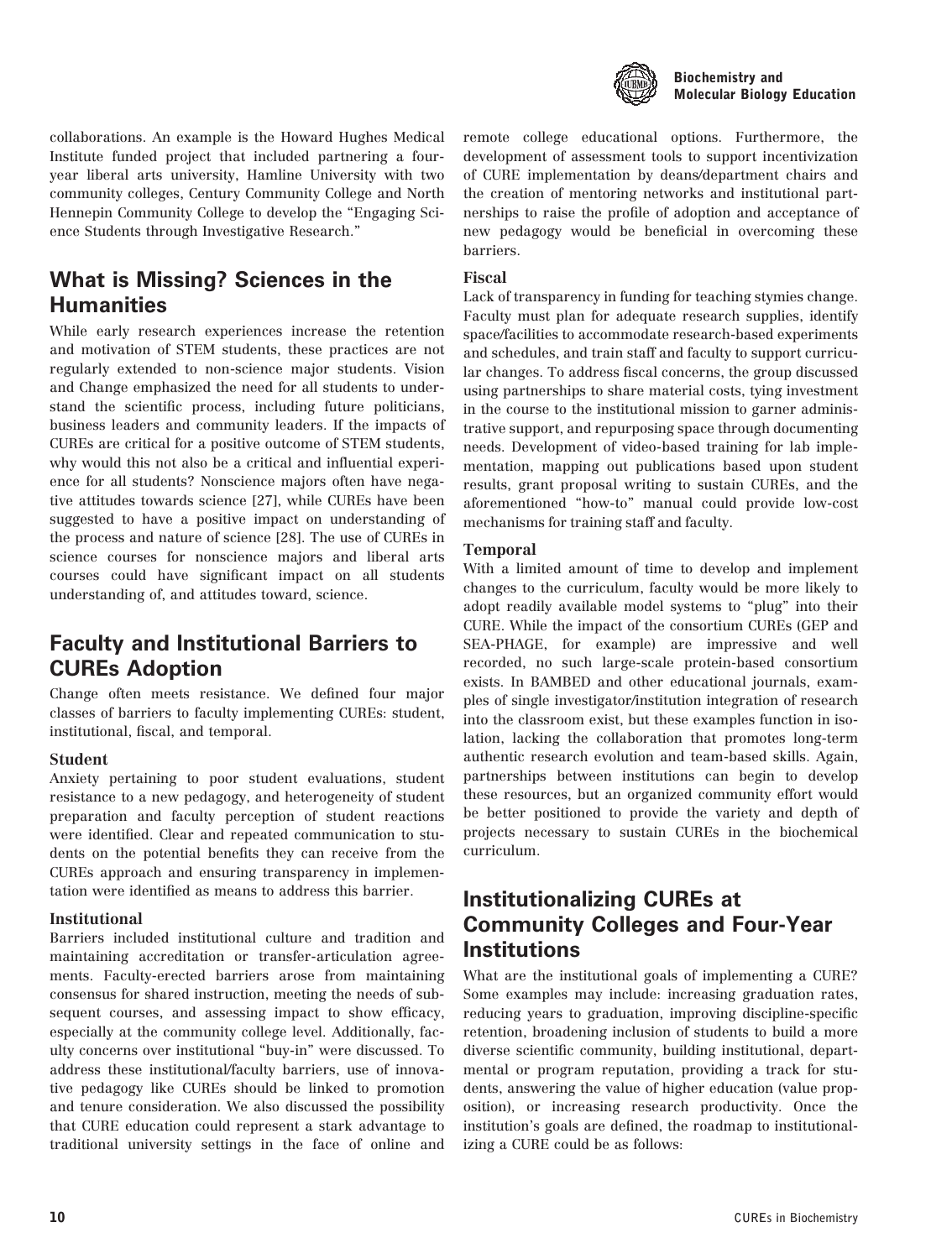- 1. Develop a pilot program.
	- a. Implement CUREs in a low risk/high payoff targeted course with a select group of stakeholder.
	- b. Define learning objectives and outcomes to demonstrate efficacy.
- 2. Build consensus through broadly engaging stakeholders (students, faculty and staff).
- 3. Identify funding to support scaling up.
- 4. Build a community of expertise in practice.
- 5. Recruit faculty participants through call for proposals that define criteria of participation consistent with institutional goals.
- 6. Develop cohorts of faculty to sustain practice.
- 7. Develop an iterative process of sustaining, assessing, and modifying to meet goal(s).

### Conclusions and Open Invitation

Biochemistry students benefit from research experiences, however the opportunity is limited due to student demand. Access to research internships often occurs late in a student's college experience, reducing the impact on a student's educational trajectory. We identified key components of CUREs and CURE implementation with the intention of bringing them to the attention of the biochemistry community. While critical assessment of the CURE pedagogy has been and is being completed [23, 26], several aspects of CUREs still need to be evaluated. Furthermore, it is clear that several areas of biochemistry, including protein biochemistry (ranging from enzyme kinetics to structure and function as well as industrial and medical use of proteins), are not well represented by current CUREs. While there are many good individual instructors or institutions conducting protein/biochemistry based CUREs (a list of examples published by BAMBED are provided in the booklet), there are no large biochemistry-centered consortiums that provide critical elements as observed with GEP and SEA-PHAGE. As a result, the gains made in some disciplines have not reached the same level in protein chemistry and other areas of biochemistry. We present suggestions to address some barriers to adoption, and endorse the creation of a clear and easily definable resource to define, create, and assess CUREs in our field. Finally, with the many student and faculty gains in learning and engagement by CUREs, we believe that it is crucial for the biochemistry community to participate in developing larger groups for sustained research experiences. We call to the readership of BAMBED to develop and offer more biochemistry CUREs, to develop careful evaluation of each aspect of CUREs and to study what makes them effective in preparing future biochemists. To assist in each of these areas, we have created a resource to support biochemistry instructors interested in creating and evolving a CURE for their students. This booklet, found as additional material to this publication, examines in greater depth the evolution of CUREs, the critical elements and assessment of CUREs, and provides key references for continued exploration.

#### **References**

- [1] Brewer, C.A. and Leshner, A.I. (2009) Vision and change in undergraduate biology education: A call to action. Vision and Change, AAAS & NSF, Washington, D.C.
- [2] Holdren, J.P. and Lander, E. (2012) Engage to excel: Producing one million additional college graduates with degrees in science, technology, engineering, and mathematics, P.s.C.o.A.o.S.a. Technology, Editor. Washington, D.C.
- [3] Tansey, J.T. Baird, T. Jr., Cox, M.M., Fox, K.M., Knight, J., Sears, D., and Bell, E. (2013) Foundational concepts and underlying hteories for majors in "biochemistry and molecular biology". Biochem. Mol. Biol. Ed. 41, 289–296.
- [4] White, H.B. Benore, M.A. Sumter, T.F. Caldwell, B.D., and Bell, E. (2013) What skills should students of undergraduate biochemistyr and moelcular biology programs have upon graduation? Biochem. Mol. Biol. Ed. 41, 297–301.
- [5] Wright, A., Provost, J., Roecklein-Canfield, J.A., and Bell, E. (2013) Essential concepts and underlying theories from physics, chemistry, and mathematics for "biochemistry and molecular biology" majors. Biochem. Mol. Biol. Ed. 41, 302–308.
- [6] Kuh, G.D. (2008) High-impact educational practices: What are they, who has access to them, and why they matter. A.A.C. Universities, Editor.
- [7] Graham, M.J. Frederick, J. Byars-Winstron, A. Hunter, A.B., and Jandelsman, J. (2013) Science education. Increasing persistence of college students in STEM. Science 341, 1455–1456.
- [8] Russell, S.H. Hancock, M.P., and McCullough, J. (2007) The pipeline. Benefits of undergraduate research experiences. Science 316, 548–549.
- [9] Seymour, E., Hunter, A.B., Laursen, S.L., and Deantoni, T. (2004) Establishing the benefits of research experiences for undergraduates in the scineces: First finding from a three-year study. Sci. Educ. 88, 493–534.
- [10] Eagan, M.K. Jr., Hurtado, S., Chang, M.J., and Garcia, G.A. (2013) Making a difference in science education: The impact of undergraduate research programs. Am. Educ. Res. J. 2013, 683–713.
- [11] Crowe, M. and Brakke, D. (2008) Assessing the impact of undergraduate-research experiences on students: An overview of current literature. CUR Quart 28, 43–50.
- [12] Lopatto, D. (2006) Undergraduate research as a catalyst for liberal learning. Peer Rev. 8, 22–25.
- [13] Lopatto, D. (2009) Science in solution: The impact of undergraduate research on student learning, Research Corp,
- [14] Luckie, D.B. Maleszewski, J.J., Loznak, S.D., and Krha, M. (2004) Infusion of collaborative inquiry throughout a biology curriculum increases student learning: A four-year study of "Teams and Streams". Adv Physiol Educ 28, 199–209.
- [15] Myers, M.J. and Burgess, A.B. (2003) Inquiry-based laboratory course immproves students' ability to design experiments and interpret data. Adv. Physiol. Educ. 27, 26–33.
- [16] Rissing, S.W. and Cogan, J.G. (2009) Can an inquiry approachimprove college student learning in a teaching laboratory. CBE Life Sci. Educ. 8, 55–61.
- [17] Wei, C.A. and Woodin, T. (2011) Undergrduate research experiences in biology: Alternatives to the apprenticeship model. CBE Life Sci. Educ. 10, 123–131.
- [18] Sadler, T.D., Burgin, S., McKinney, L., and Ponjuan, L. (2010) Learning science through research apprenticeships: A critical review of the literature. J. Res. Sci. Teaching 47, 235–256.
- [19] Thiry, H. and Laursen, S.L. (2011) The role of student-advisor interactions in apprenticing undergraduate resarchers into a scientific community of practice. J. Sci. Ed. Technol. 20, 771–784.
- [20] Temple, L., Cresawn, S.G., and Monroe, J.D. (2010) Genomics and bioinformatics in undergraduate curricula: Contexts for hybrid laboratory/